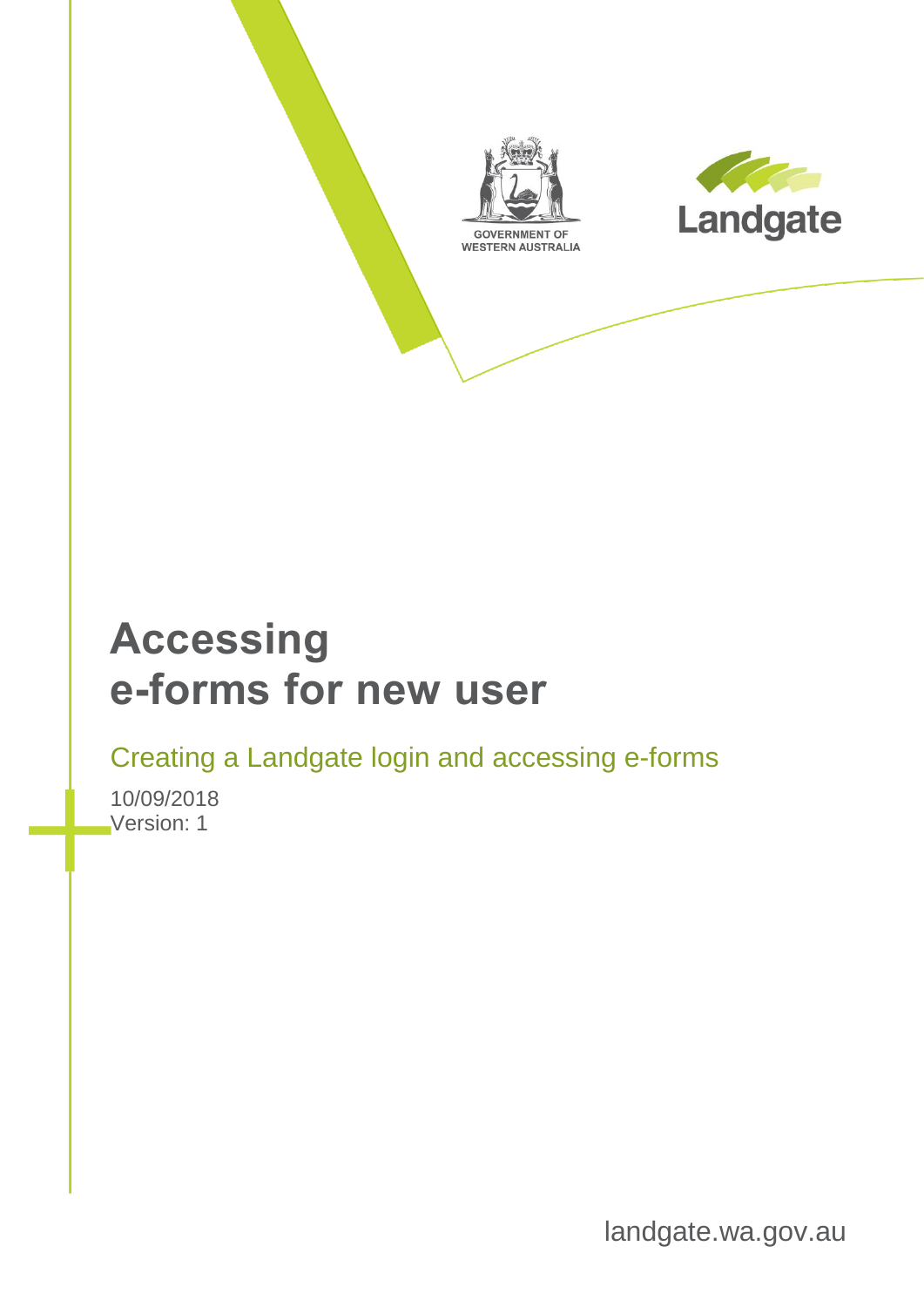## **Table of Contents**

| $1 \quad$      |     |  |
|----------------|-----|--|
|                |     |  |
|                | 1.2 |  |
|                | 1.3 |  |
| 2              |     |  |
|                | 2.1 |  |
|                | 2.2 |  |
|                | 2.3 |  |
| 3              |     |  |
| $\overline{4}$ |     |  |
|                |     |  |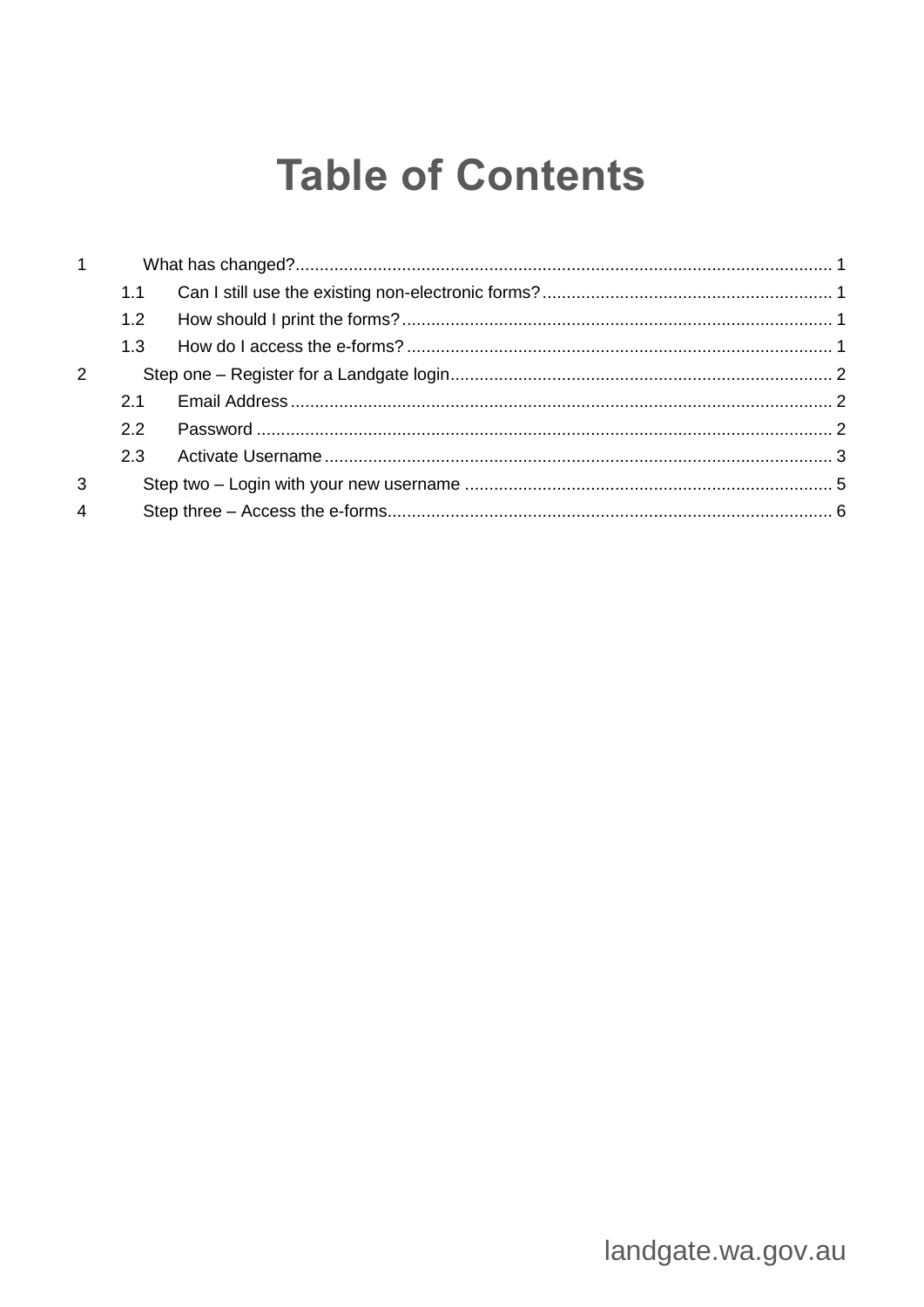# **Accessing e-forms**

## <span id="page-2-0"></span>**1 What has changed?**

Forms are now being provided in an electronic format to assist with data entry.

The electronic forms (e-forms) are split according to what type of lodgement you are looking to action.

- Change Ownership
- Create Titles
- Record Interest
- Remove Interest
- **Modify Interest**
- Other

If you would like to view which form type sits under each type of Lodgement you can visit [Land](https://www0.landgate.wa.gov.au/for-individuals/forms-and-fees/land-titling-forms)  [titling forms](https://www0.landgate.wa.gov.au/for-individuals/forms-and-fees/land-titling-forms) on the Landgate Website.

Not all our forms have been converted into an e-form. If you can't find what you're looking for, refer to the Land titling forms page on the Landgate website to access the .pdf version of a non-converted registration form.

#### <span id="page-2-1"></span>1.1 Can I still use the existing non-electronic forms?

The existing printable PDF versions can still be used as required.

#### <span id="page-2-2"></span>1.2 How should I print the forms?

Please ensure that all forms are printed in duplex format, that is, printing on both sides of the page.

This excludes the *Record Interest - Mortgage (National Mortgage)* form which aligns to a national standard and may be printed in single sided format.

Please note: If you do not adhere to these required formats, Landgate will be unable to register your document.

#### <span id="page-2-3"></span>1.3 How do I access the e-forms?

The e-forms are accessed through the MyLandgate portal. As a new user, you will first need to create a Landgate login in order to use the forms. Head to [www.landgate.wa.gov.au](http://www.landgate.wa.gov.au/) and click on the MyLandgate login button at the top right hand side of the website to get started.

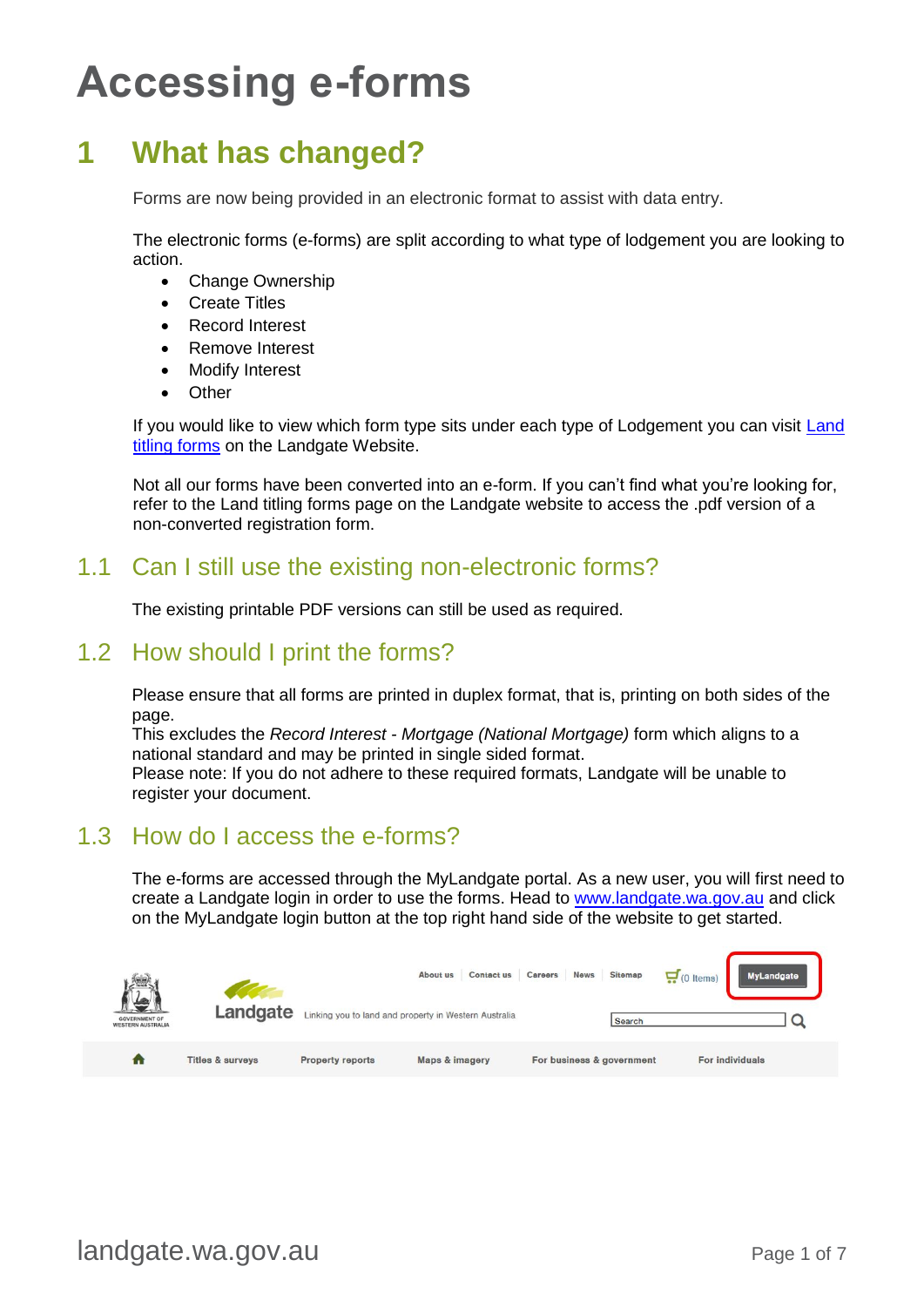## <span id="page-3-0"></span>**2 Step one – Register for a Landgate login**

To access e-forms, you will need to register a Landgate login. To access the registration screen click on the 'MyLandgate' button at the top right of the Landgate website [\(www.landgate.wa.gov.au\)](http://www.landgate.wa.gov.au/).

You will be redirected to a login screen. Note: You can also reach this screen by clicking on the e-form you want to open.

Click on the 'Create your login' link to start the registration process.

| Login                                                                                                                                                                       |                   |  |
|-----------------------------------------------------------------------------------------------------------------------------------------------------------------------------|-------------------|--|
| I have a new Landgate LogIn - LogIn here<br>with your email address as your username.<br>I do not have a Landgate Login - Login here<br>with your legacy MyLandgate UserID. |                   |  |
| Example of Legacy UserID: ruXXX99                                                                                                                                           |                   |  |
| <b>USERNAME</b>                                                                                                                                                             |                   |  |
|                                                                                                                                                                             |                   |  |
| <b>PASSWORD</b>                                                                                                                                                             |                   |  |
|                                                                                                                                                                             |                   |  |
| Login                                                                                                                                                                       |                   |  |
|                                                                                                                                                                             |                   |  |
|                                                                                                                                                                             | Create your logIn |  |
| Change my password<br>Create your login                                                                                                                                     |                   |  |

On the registration screen you will be required to select a new unique username and password, and fill in some details about yourself. Any question with a red asterisk is a mandatory field and must be completed before you can register successfully.

| Register for a Landgate Login                                                                                                                                              |                              |  | Register for a Landgate Login                                                                                                                                              |                                                                                                                                               |  |
|----------------------------------------------------------------------------------------------------------------------------------------------------------------------------|------------------------------|--|----------------------------------------------------------------------------------------------------------------------------------------------------------------------------|-----------------------------------------------------------------------------------------------------------------------------------------------|--|
| By confirming this Registration, you agree to accept the Terms & Conditions as stated at http://www0.landgate.wa.gov.au/privacy Fields marked with a red.*<br>are required |                              |  | By confirming this Registration, you agree to accept the Terms & Conditions as stated at http://www0.landgate.wa.gov.au/privacy Fields marked with a red *<br>are required |                                                                                                                                               |  |
| First Name *                                                                                                                                                               | Last Name *                  |  | First Name                                                                                                                                                                 | Last Name*                                                                                                                                    |  |
|                                                                                                                                                                            |                              |  | Mary                                                                                                                                                                       | Smith                                                                                                                                         |  |
| Fmail*                                                                                                                                                                     |                              |  | Email *                                                                                                                                                                    |                                                                                                                                               |  |
|                                                                                                                                                                            |                              |  | MarySmith2148@gmail.com                                                                                                                                                    |                                                                                                                                               |  |
| Your email address will be used to login. Use a personalised email address (eq.your.name@your.business), NOT a group or generic email addres<br>sales@your.business)       |                              |  | vour business)                                                                                                                                                             | email address will be used to login. Use a personalised email address (eg your.name@your.business), NOT a group or generic email address (eg. |  |
| Phone Number."                                                                                                                                                             | Post Code *                  |  | ne Number*                                                                                                                                                                 | Post Code *                                                                                                                                   |  |
|                                                                                                                                                                            |                              |  | 0892737373                                                                                                                                                                 | 6000                                                                                                                                          |  |
| Landline numbers must contain area code eg: 06                                                                                                                             | Australian postcode required |  | Landline numbers must contain area code eg: 08                                                                                                                             | Australian postcode required                                                                                                                  |  |
| Password *                                                                                                                                                                 | Confirm Password*            |  | Password *                                                                                                                                                                 | Confirm Password *                                                                                                                            |  |
|                                                                                                                                                                            |                              |  |                                                                                                                                                                            |                                                                                                                                               |  |
| Your password has to be at least 8 characters long. Must contain at least<br>one lower case letter, one upper case letter, one digit                                       |                              |  | Your password has to be at least 8 characters long. Must contain at least<br>one lower case letter, one upper case letter, one digit                                       |                                                                                                                                               |  |
|                                                                                                                                                                            | Regist                       |  |                                                                                                                                                                            |                                                                                                                                               |  |

#### <span id="page-3-1"></span>2.1 Email Address

The email address used in this registration will become your unique username when logging into the Landgate website to access e-forms. It is recommended that the email you use should not be a group email address (eg sales@business.com), as it is linked to your name, phone number, and post code.

#### <span id="page-3-2"></span>2.2 Password

The password you create must satisfy the below conditions:

- contains 8 or more characters
- contains at least 1 number
- contians at least 1 capital letter

#### landgate.wa.gov.au Page 2 of 7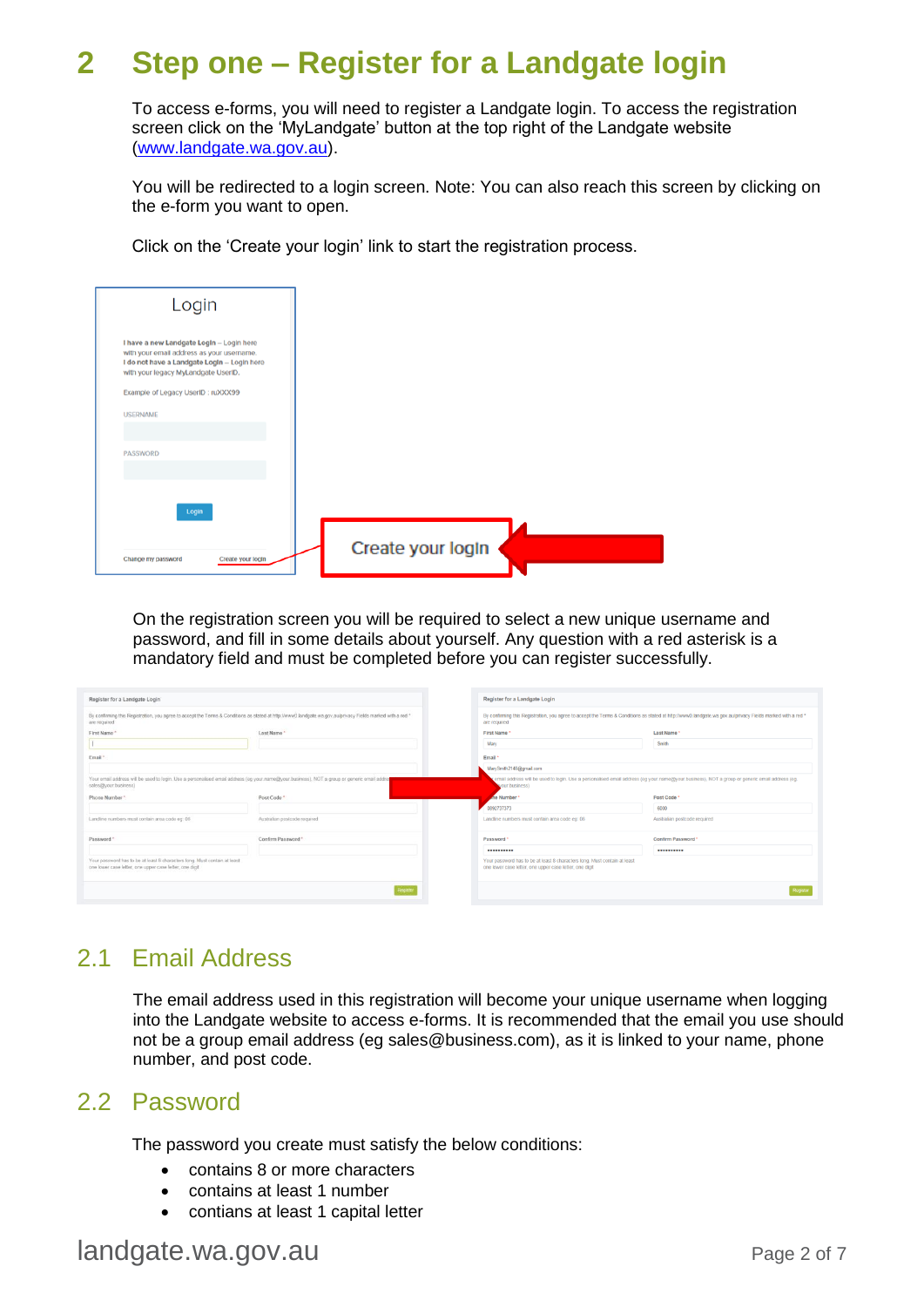The registration form asks for you to type in your password, and then retype it for confirmation. If you type in miss-matching passwords, you will receive a notification that the fields do not match. Please retype the passwords to match.

**Confirm Password\*** 

..........

The password and confirm password fields do not match.

#### <span id="page-4-0"></span>2.3 Activate Username

When you select the 'register' button, the screen may flash briefly. Although the screen will now appear to look the same, there are some slight differences.

The phone number will have resolved, and a 'Confirm' button will have appeared in the bottom right hand side of the screen. This process allows you to double check that you have entered your details correctly before confirming your registration.

| Register for a Landgate Login                                                                                                                                                                                        |                                  |  |  |  |  |
|----------------------------------------------------------------------------------------------------------------------------------------------------------------------------------------------------------------------|----------------------------------|--|--|--|--|
| Please confirm your registration request. Click the "Back" button to change any information or the "Confirm" button to register. You will receive an email with<br>instructions on how to activate the registration. |                                  |  |  |  |  |
| First Name*<br>Last Name*                                                                                                                                                                                            |                                  |  |  |  |  |
| Mary<br>$\boldsymbol{\mathsf{x}}$                                                                                                                                                                                    | Smith                            |  |  |  |  |
| Email *                                                                                                                                                                                                              |                                  |  |  |  |  |
| MarySmith2148@gmail.com                                                                                                                                                                                              |                                  |  |  |  |  |
| Your email address will be used to login. Use a personalised email address (eg your.name@your.business), NOT a group or generic email address (eg.<br>sales@your.business)                                           |                                  |  |  |  |  |
| <b>Phone Number*</b>                                                                                                                                                                                                 | Post Code*                       |  |  |  |  |
| Now resolved<br>+61 8 9273 7373                                                                                                                                                                                      | 6000                             |  |  |  |  |
| Landline numbers must conta<br>pa coue ey. Oo                                                                                                                                                                        | Australian postcode required     |  |  |  |  |
| Password*                                                                                                                                                                                                            | Confirm Password*                |  |  |  |  |
|                                                                                                                                                                                                                      |                                  |  |  |  |  |
| Your password has to be at least 8 characters long. Must contain at least<br>one lower case letter, one upper case letter, one digit                                                                                 |                                  |  |  |  |  |
| <b>Back</b><br>Cancel                                                                                                                                                                                                | <b>Confirm button</b><br>Confirm |  |  |  |  |
|                                                                                                                                                                                                                      |                                  |  |  |  |  |

Select 'confirm' to submit.

An alert will appear on the screen to confirm an email has been sent to you. Selecting 'Continue' will redirect you to the Landgate homepage.

| Your request has been submitted. You will receive an EMail notification within the next 30 minutes containing your activation instructions. You must activate your<br>account within 24hrs. |  |
|---------------------------------------------------------------------------------------------------------------------------------------------------------------------------------------------|--|
| Continue                                                                                                                                                                                    |  |

Within 30mins of confirmation, you should receive an automatically generated activation email to activate your account from [no-reply@es.landgate.wa.gov.au](mailto:no-reply@es.landgate.wa.gov.au)

#### landgate.wa.gov.au Page 3 of 7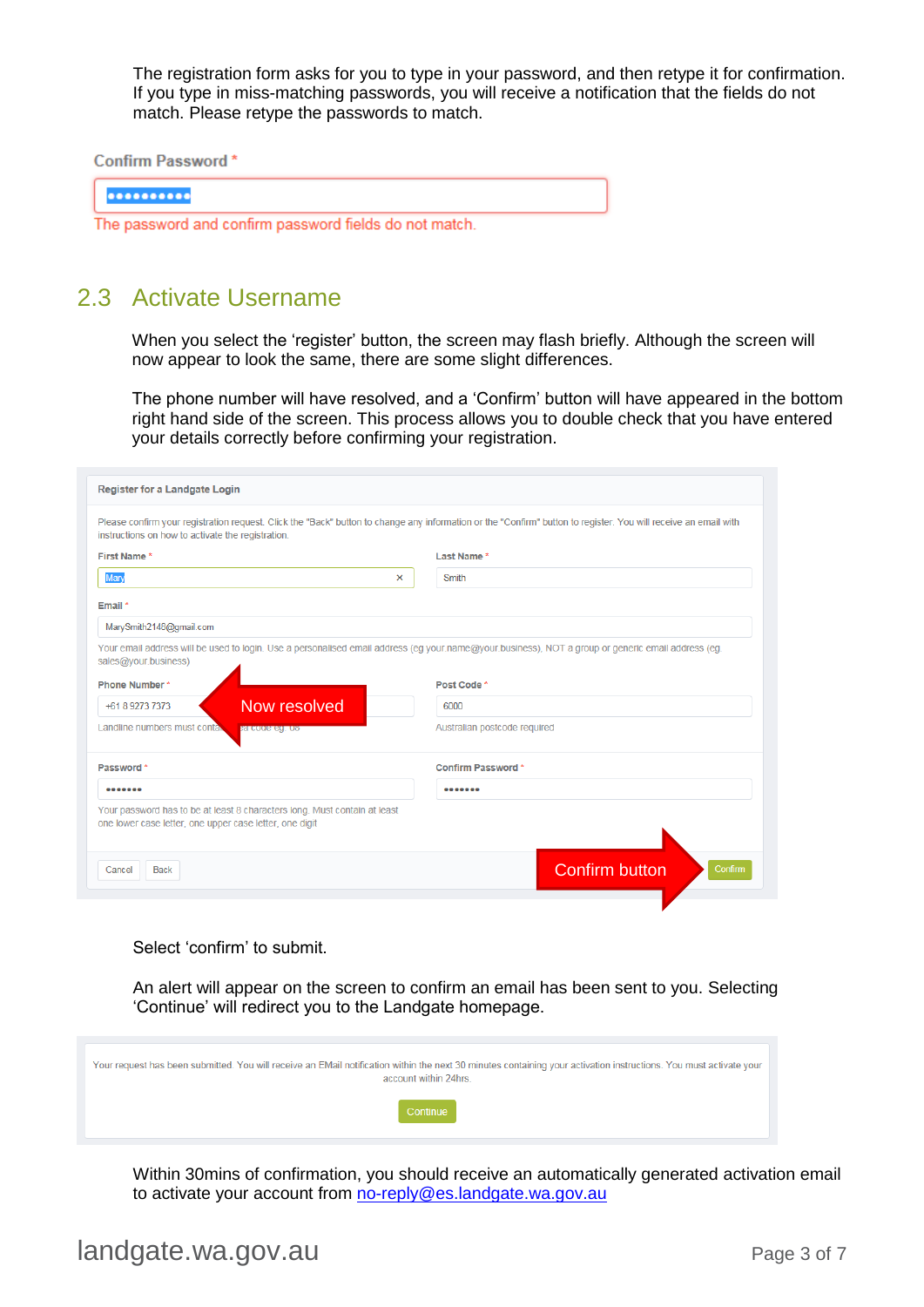To activate your account, follow the instructions within the email and click on the green button that says 'Activate your Landgate Login'.

| $\frac{1}{\alpha}$<br>to MarySmith2148 = | no-reply@es.landgate.wa.gov.au via amazonses.com                                                                                           |
|------------------------------------------|--------------------------------------------------------------------------------------------------------------------------------------------|
|                                          | Please DO NOT REPLY to this email. It was sent automatically from an unattended mailbox                                                    |
|                                          | Hello Mary Smith,                                                                                                                          |
|                                          | Your Landgate registration is almost complete.                                                                                             |
|                                          | This link will activate your login.                                                                                                        |
| <b>Green button</b>                      | Activate your Landgate Login                                                                                                               |
|                                          | Just so you know, you have 24 hours to activate your login before your registration expires.                                               |
|                                          | If you have any questions please contact the Landgate Customer Service team on (08) 9273 7373 or email CustomerService@landgate.wa.gov.au. |
|                                          | Regards,                                                                                                                                   |
|                                          |                                                                                                                                            |

*NOTE: The message notes that you must activate your account within 24hours. If for any reason you are unable to do this, the activation will not be completed. You will have to repeat this registration process and receive a new activation email in order to register*.

A browser window will open to show the activation is underway. *NOTE: The 'Activate' button will be greyed out as the process has already commenced.*

|                        | <b>Activate Account</b> |  |
|------------------------|-------------------------|--|
| Token                  |                         |  |
| VR2gbRB4QZ6C1vTaz4D1pA |                         |  |
|                        |                         |  |
|                        | Activate                |  |

Once complete, your browser window will update to advise you that the login has been activated. This means that your username is now active and ready for you to use.

| Your Landgate login has been activated. Return to the MyLandgate Login page, and login with your Landgate Login. Your email address is your username. |
|-------------------------------------------------------------------------------------------------------------------------------------------------------|
| MyLandgate                                                                                                                                            |
|                                                                                                                                                       |

When activated you will also be sent an email informing you that your account is now active. This will include a link to login to MyLandgate with your new login.

|                                                                                                              | Your Landgate login has been successfully created Inbox x                                                                                                                   |  |  |  |  |
|--------------------------------------------------------------------------------------------------------------|-----------------------------------------------------------------------------------------------------------------------------------------------------------------------------|--|--|--|--|
| no-reply@es.landgate.wa.gov.au via amazonses.com<br>1:50 PM (8 mi<br>$\stackrel{0}{-}$<br>to MarySmith2148 = |                                                                                                                                                                             |  |  |  |  |
|                                                                                                              | Please DO NOT REPLY to this email. It was sent automatically from an unattended mailbox                                                                                     |  |  |  |  |
|                                                                                                              | Welcome Mary Smith,                                                                                                                                                         |  |  |  |  |
|                                                                                                              | Your Landgate Login registration is now complete.                                                                                                                           |  |  |  |  |
| <b>Green button</b>                                                                                          | Hick here to login to MyLandgate with your new Landgate Login                                                                                                               |  |  |  |  |
|                                                                                                              | The first time you do this, you will be directed to link your MyLandgate access to your Landgate Login.                                                                     |  |  |  |  |
|                                                                                                              | For any queries or assistance accessing Landgate services, please contact the Landgate Customer Service team on (08) 9273 7373 or email CustomerService@landgate.wa.gov.au, |  |  |  |  |
|                                                                                                              | Regards,<br><b>Landgate Customer Service</b>                                                                                                                                |  |  |  |  |
|                                                                                                              | <b>Western Australian Land Information Authority</b>                                                                                                                        |  |  |  |  |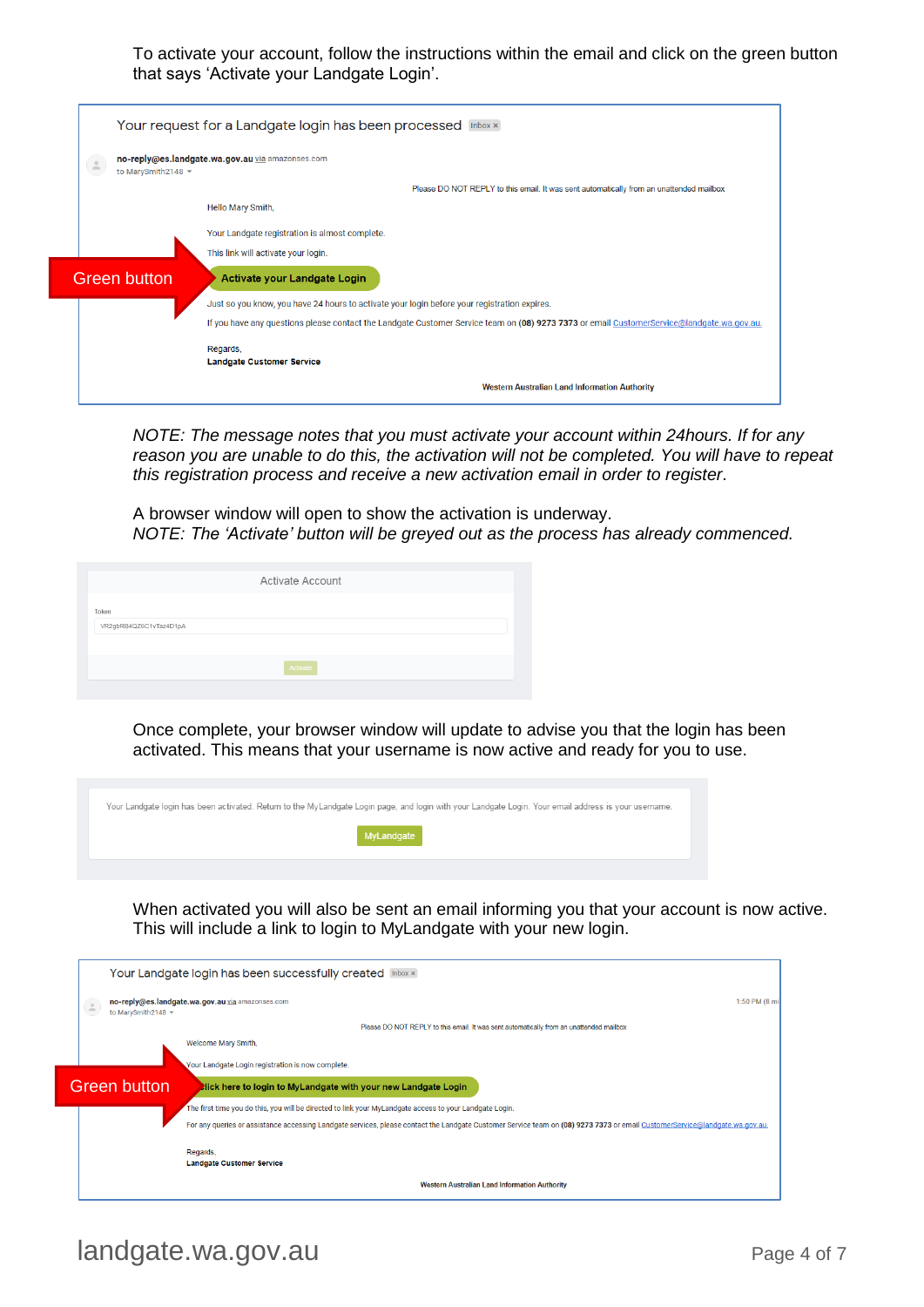### <span id="page-6-0"></span>**3 Step two – Login with your new username**

The next time you log in, use your new username (i.e. you email address) and the password you have created.

You can reset your own password if you forget it.



Once you have logged into this initial screen, it will present you with a second screen. This screen is to assist industry personnel who have MyLandgate accounts with Landgate. Remember, to access an e-form, you do not require a MyLandgate account.

Ignore the other fields, and click the 'Continue' button.

| <b><i>NESTERN AUSTRALIA</i></b>                                | Landgate                                                                                                                                                                                                                                                                                                                                                                                                                                   | <b>About us</b> | <b>Contact us</b><br><b>Accessibility</b><br>Careers<br><b>News</b><br><b>Siteman</b><br>One Landgate login for all Landgate online applications                                                                                                                                                                                                                                                                                                                                                                                                                                                                                                                                                                                                                                                                                                                                                                                                                                                                                                                                                                                                                                                                                                                                                                                                                                     |
|----------------------------------------------------------------|--------------------------------------------------------------------------------------------------------------------------------------------------------------------------------------------------------------------------------------------------------------------------------------------------------------------------------------------------------------------------------------------------------------------------------------------|-----------------|--------------------------------------------------------------------------------------------------------------------------------------------------------------------------------------------------------------------------------------------------------------------------------------------------------------------------------------------------------------------------------------------------------------------------------------------------------------------------------------------------------------------------------------------------------------------------------------------------------------------------------------------------------------------------------------------------------------------------------------------------------------------------------------------------------------------------------------------------------------------------------------------------------------------------------------------------------------------------------------------------------------------------------------------------------------------------------------------------------------------------------------------------------------------------------------------------------------------------------------------------------------------------------------------------------------------------------------------------------------------------------------|
| your access.<br><b>LEGACY USERID</b><br><b>LEGACY PASSWORD</b> | <b>MyLandgate Access</b><br>New MyLandgate users: Register for<br>MyLandgate access. If your organisation is<br>part of the self-service pilot, obtain your<br>customer account details from your User<br>Representative and submit an online request<br>for access to the MyLandgate services.<br><b>Existing MyLandgate users: Enter your</b><br>legacy MyLandgate UserID and password<br>into this screen and select 'Continue' to link |                 | <b>Access to Landgate's online applications</b><br>Landgate is upgrading how it manages access to the online applications<br>you use. The MyLandgate upgrade is in progress. Further details are<br>outlined in the Access to Landgate online applications project page.<br><b>New MyLandgate Users</b><br>Option 1: Self-service process - Landgate is piloting self-service features<br>that allow organisations to administer their own employees' access. If<br>your organisation is part of this pilot, you can submit an online request for<br>access to the MyLandgate services. Your User Representative will<br>provide you with the required details.<br>Option 2: Paper process - Your organisation's registered User<br>Representative can complete an Account User Access Form to request<br>access for you. Landgate's standard processing times apply. There is<br>additional registration information online.<br><b>Existing MyLandgate Users</b><br>Enter your existing legacy MyLandgate UserID and password into this<br>screen and select 'Continue'. The first person to login with a shared<br>MyLandgate UserID will be able to link that access to their new Landgate<br>Login. Anyone else will receive an error message, and will need to<br>register as a new user - see above.<br>Refer to our MyLandgate upgrade FAQs for more details on this process. |
| Continue                                                       |                                                                                                                                                                                                                                                                                                                                                                                                                                            |                 | Click 'Continue'                                                                                                                                                                                                                                                                                                                                                                                                                                                                                                                                                                                                                                                                                                                                                                                                                                                                                                                                                                                                                                                                                                                                                                                                                                                                                                                                                                     |

Your screen will be redirected to information about accounts on the Landgate website. It is important to understand that you are now logged in with your Landgate username and will remain logged in until you close all internet browsers. By closing all browser windows, the system will automatically log you out.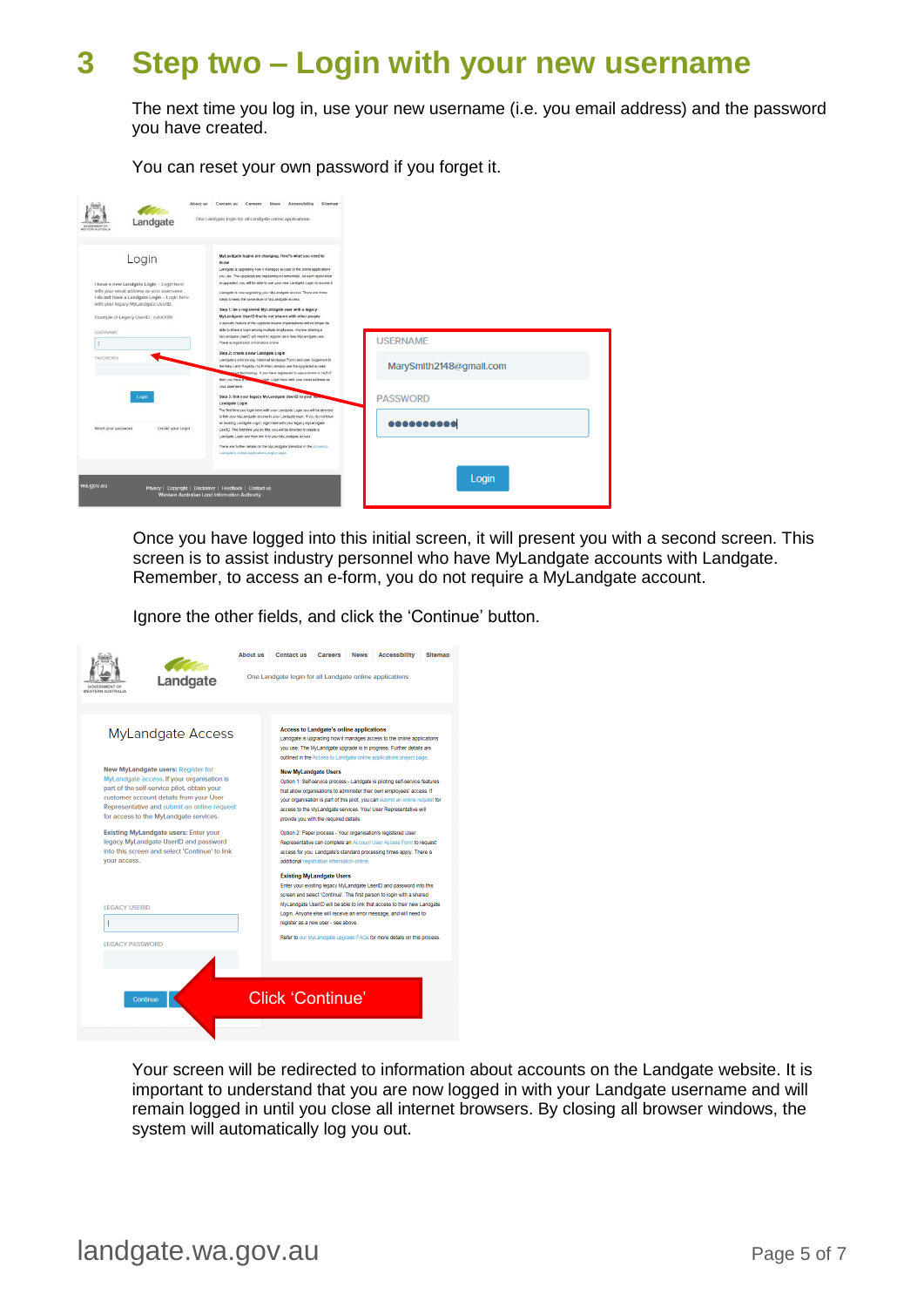## <span id="page-7-0"></span>**4 Step three – Access the e-forms**

You can now proceed to, open and complete e-forms.

E-forms are located by clicking on 'For individuals' along the task bar on the Landgate homepage, and then selecting 'Land Transaction toolkit'.



This toolkit contains the majority of the registration information needed to complete forms for Landgate.

Select 'Land transactions forms and fees'.



Then select 'Land Titling forms'.



The Land titling forms page will load. View the section on 'Electronic forms'.